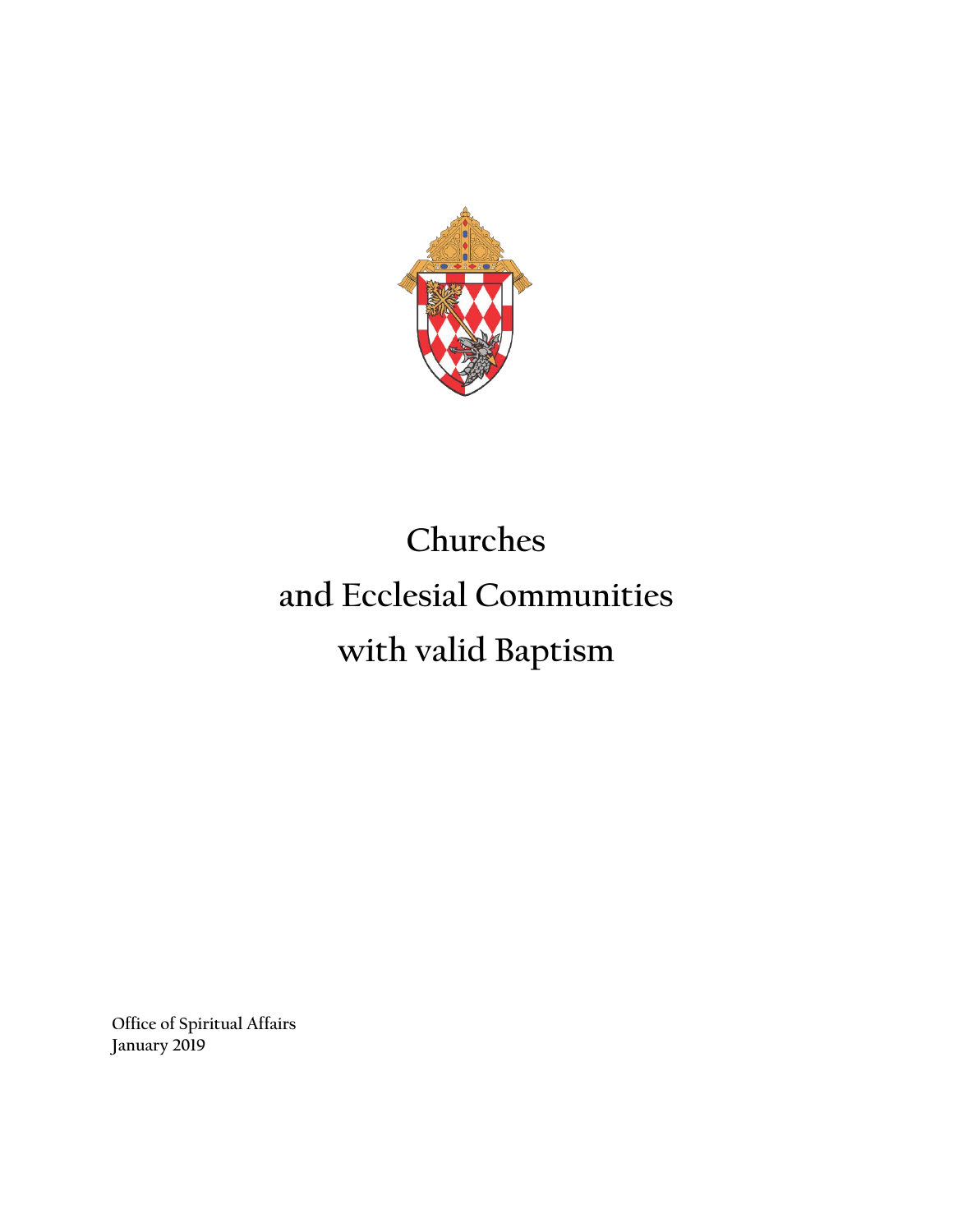# **Baptism**

Baptism, the door to life and to the kingdom of God, is the first sacrament of the New Law, which Christ offered to all, that all might have eternal life. He later entrusted this sacrament and the Gospel to his Church, when he told his apostles: "Go, make disciples of all nations, and baptize them in the name of the Father, and of the Son, and of the Holy Spirit".

[*Rite of Baptism*, n. 3]

Baptism, is validly conferred only by a washing of true water with the proper form of words.

[*1983 Code of Canon Law*, c. 849]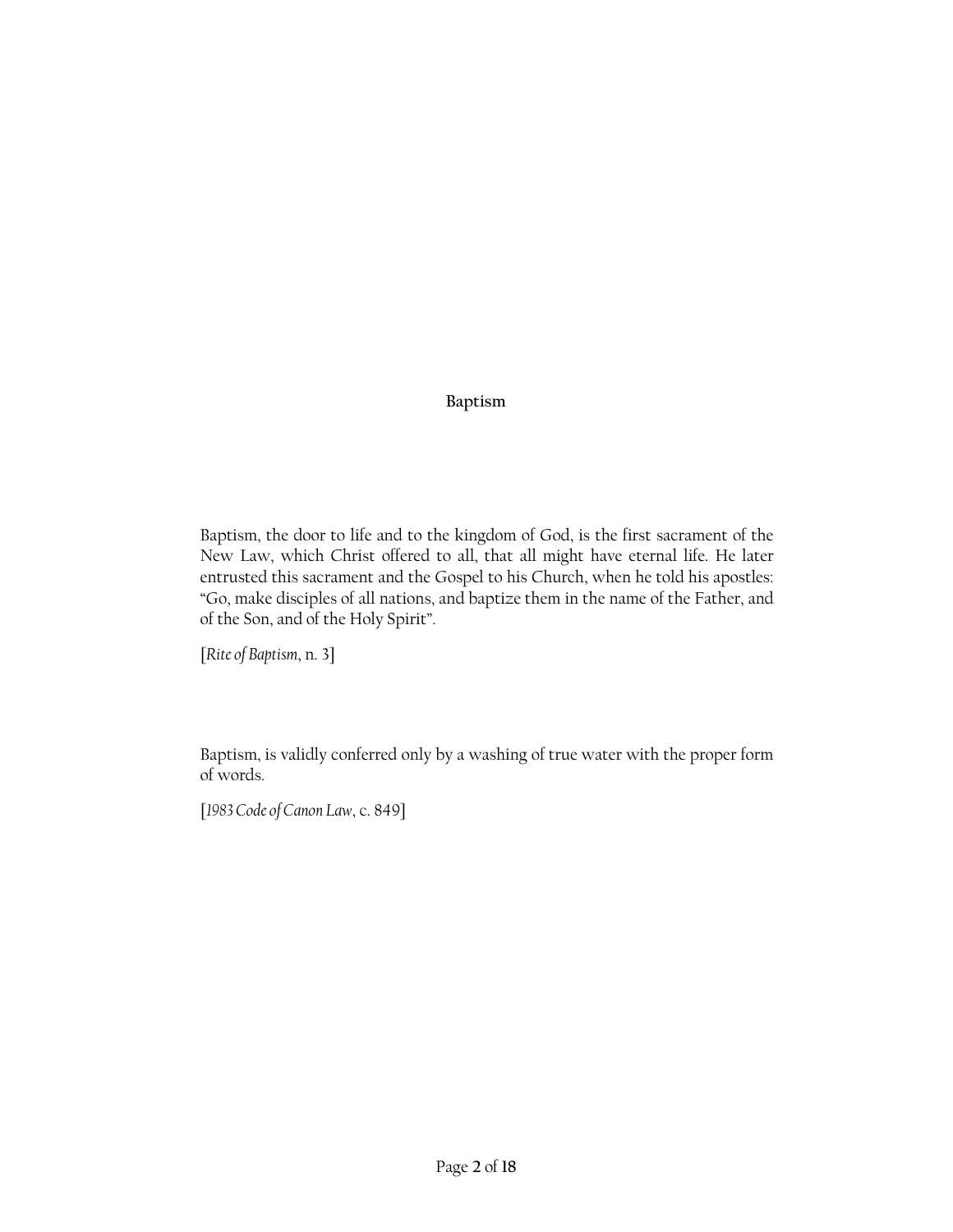## **Baptism in the Catholic Church**

The Catholic Church is composed of twenty-four ritual churches. These twenty-four autonomous (*sui iuris*) churches are in turn grouped into those belonging to the Western (Latin) tradition, and the Eastern (Oriental) tradition.

Below is a listing of Catholic churches *sui iuris,* with valid Baptism:

Western liturgical tradition:

- 1. Roman Catholic Church:
	- o includes the Anglican Ordinariate (composed of members of the Anglican Communion who have returned to the Catholic Church). This liturgical adaptation is referred to as the Anglican Use within the Roman Catholic Rite.

Eastern liturgical tradition:

-Alexandrian liturgical tradition:

- 2. Coptic Catholic Church
- 3. Ethiopian Catholic Church
- 4. Eritrean Catholic Church

-Antiochian liturgical tradition:

- 5. Maronite Catholic Church
- 6. Syriac Catholic Church
- 7. Syro-Malankara Catholic Church

-Armenian liturgical tradition:

8. Armenian Catholic Church

-East Syriac or Chaldean liturgical tradition:

- 9. Chaldean Catholic Church
- 10. Syro-Malabar Catholic Church

-Byzantine liturgical tradition:

- 11. Albanian Catholic Church
- 12. Belarusian Greek Catholic Church
- 13. Bulgarian Greek Catholic Church
- 14. Byzantine Church in Italy (formerly Italo-Albanian Catholic Church)
- 15. Greek Catholic Church of Croatia and Serbia
- 16. Greek Byzantine Catholic Church
- 17. Hungarian Greek Catholic Church
- 18. Macedonian Catholic Church
- 19. Melkite Greek Catholic Church
- 20. Romanian Greek Catholic Church
- 21. Russian Greek Catholic Church
- 22. Ruthenian Greek Catholic Church
- 23. Slovak Greek Catholic Church
- 24. Ukrainian Greek Catholic Church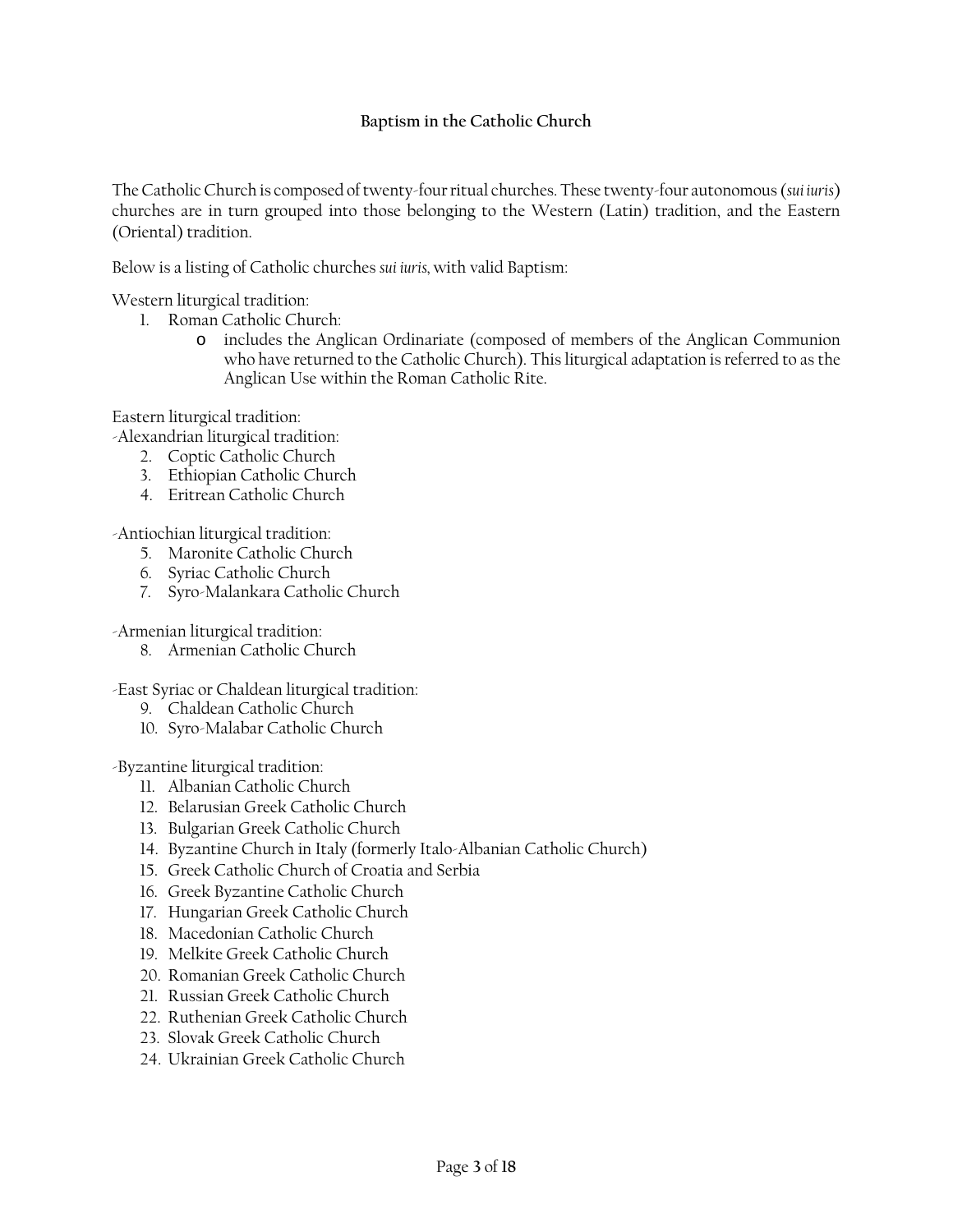Baptism is a sacramental bond of unity linking all who have been signed by it. Because of that unchangeable effect […] the rite of baptism is held in highest honor by all Christians. Once it has been validly celebrated, even if by Christians with whom we are not in full communion, it may never lawfully be repeated.

[*Rite of Baptism*, n.4]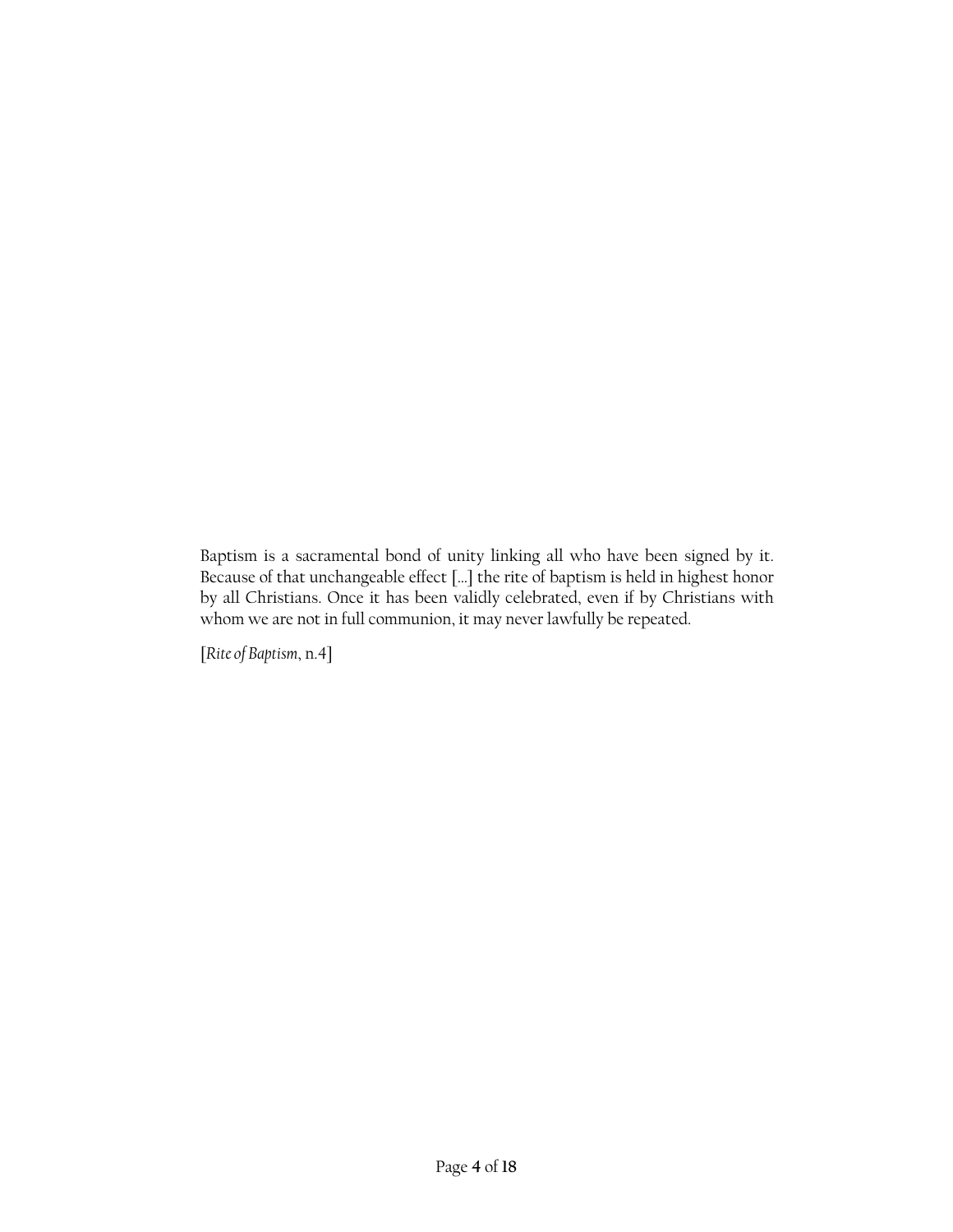## **Non-Catholic churches and ecclesial communities with valid Baptism**

### **Churches in the Orthodox tradition:**

-Ancient Patriarchates:

- 1. Ecumenical Patriarchate of Constantinople
	- Autonomous under Constantinople:
	- a. Orthodox Church of Crete
	- b. Finnish Orthodox Church
	- c. Estonian Apostolic Orthodox Church
	- Russian Orthodox Churches in Western Europe (but: not recognized by Russia)

Non-autonomous under Constantinople:

- a. Greek Orthodox Archdiocese of Italy
- b. Exarchate of the Philippines
- c. American Carpatho-Russian Orthodox Diocese
- d. Korean Orthodox Church
- e. Ukrainian Orthodox Church of Canada
- f. Ukrainian Orthodox Church of the USA

Diasporan Churches under Constantinople

- a. Albanian Orthodox Diocese of America
- b. Patriarchal Exarchate for Orthodox Parishes of Russian Tradition in Western Europe
- c. Episcopal Vicariate of Great Britain and Ireland
- 2. Greek Orthodox Church of Alexandria and All Africa
- 3. Greek Orthodox Church of Antioch and All the East
	- Autonomous under Antioch:
	- a. Syriac Orthodox Church
	- b. Antiochian Orthodox Christians
	- c. Greek Orthodox Church of North America
- 4. Greek Orthodox Church of Jerusalem
	- Autonomous under Jerusalem:
	- a. Orthodox Church of Mount Sinai

-Junior Patriarchates:

- 1. Russian Orthodox Church
	- Autonomous under Russia:
	- a. Belarusian Orthodox Church
	- b. Latvian Orthodox Church
	- c. Ukrainian Orthodox Church
	- d. Moldavian Orthodox Church
	- e. Japanese Orthodox Church
	- f. Chinese Orthodox Church
	- g. Russian Orthodox Church outside Russia
	- h. Metropolis of Western Europe

Semi-Autonomous under Russia:

- a. Estonian Orthodox Church of Moscow Patriarchate
- b. Russian Orthodox Church Outside Russia
- 2. Serbian Orthodox Church
	- Autonomous under Serbia:
	- a. Orthodox Ohrid Archbishopric
- 3. Romanian Orthodox Church
	- Autonomous under Romania:
	- a. Romanian Orthodox Archdiocese in the Americas
	- b. Metropolitan Church of Bessarabia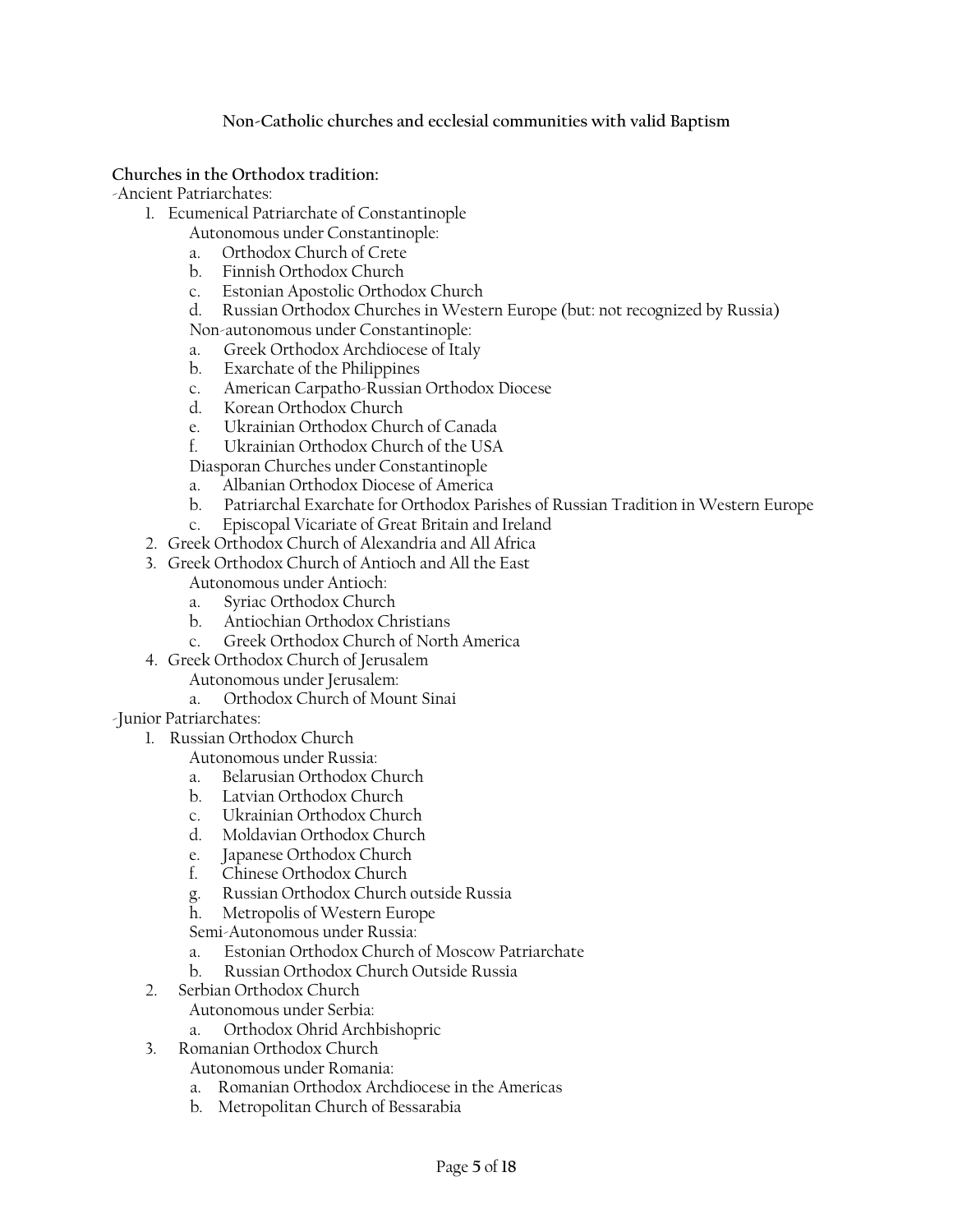- 4. Bulgarian Orthodox Church
- 5. Georgian Orthodox and Apostolic Church
- -Autocephalous Archbishoprics:
	- 1. Church of Cyprus
	- 2. Church of Greece
	- 3. Albanian Orthodox Church
	- 4. Polish Orthodox Church
	- 5. Czech Lands and Slovak Orthodox Church
	- 6. Orthodox Church in America
	- 7. Orthodox Church of Ukraine

Ecclesial communities from the Eastern Orthodox tradition, not in Communion with Patriarchate of Constantinople

- True Orthodoxy
	- 1. Orthodox Church of Greece (Greek Old Calendarists)
	- 2. Old Calendar Bulgarian Orthodox Church
	- 3. Old Calendar Romanian Orthodox Church
	- 4. Serbian True Orthodox Church
	- 5. Russian Orthodox Autonomous Church
	- 6. Autonomous Orthodox Metropolia of North and South America and the British Isles
- Old Believers
	- 1. Russian Orthodox Old-Rite Church (Belokrinitskaya Heirarchy)
	- 2. Lipovan Orthodox Old-Rite Church (Belokrinitskaya Heirarchy)
	- 3. Russian Old-Orthodox Church (Novozybkoyskaya Heirarchy)
	- 4. Pomorian Old-Orthodox Church (Pomortsy)
- Other Independent ecclesial communities who identify as "Eastern Orthodox"
	- 1. Russian True Orthodox Church
	- 2. Russian Orthodox Church in America
	- 3. Ukrainian Autocephalous Orthodox Church (dissolved in December 2018)
	- 4. Church of Ukraine (Kiev Patriarchate) (dissolved in December 2018)
	- 4. Autonomous Ukrainian Orthodox Church in America
	- 5. Belarusian Autocephalous Orthodox Church
	- 6. Abkhazian Orthodox Church
	- 7. Indonesia Orthodox Church
	- 8. Macedonian Orthodox Church Ohrid Archbishop
	- 9. Montenegrin Orthodox Church
	- 10. Karamanli Turkish Orthodox Church
	- 11. Bulgarian Alternative Synod
	- 12. Croatian Orthodox Church
	- 13. Orthodox Church in Italy
	- 14. Orthodox Church of France
	- 15. Holy Orthodox Church in North America (HOCNA)
	- 16. Communion of the Western Orthodox Churches
- Oriental Orthodoxy
	- 1. Armenian Apostolic Church
		- a. Armenian Patriarch of Constantinople
		- b. Armenian Patriarchate of Jerusalem
		- c. Catholicossate of the Great House of Cilicia
	- 2. Coptic Orthodox Church of Alexandria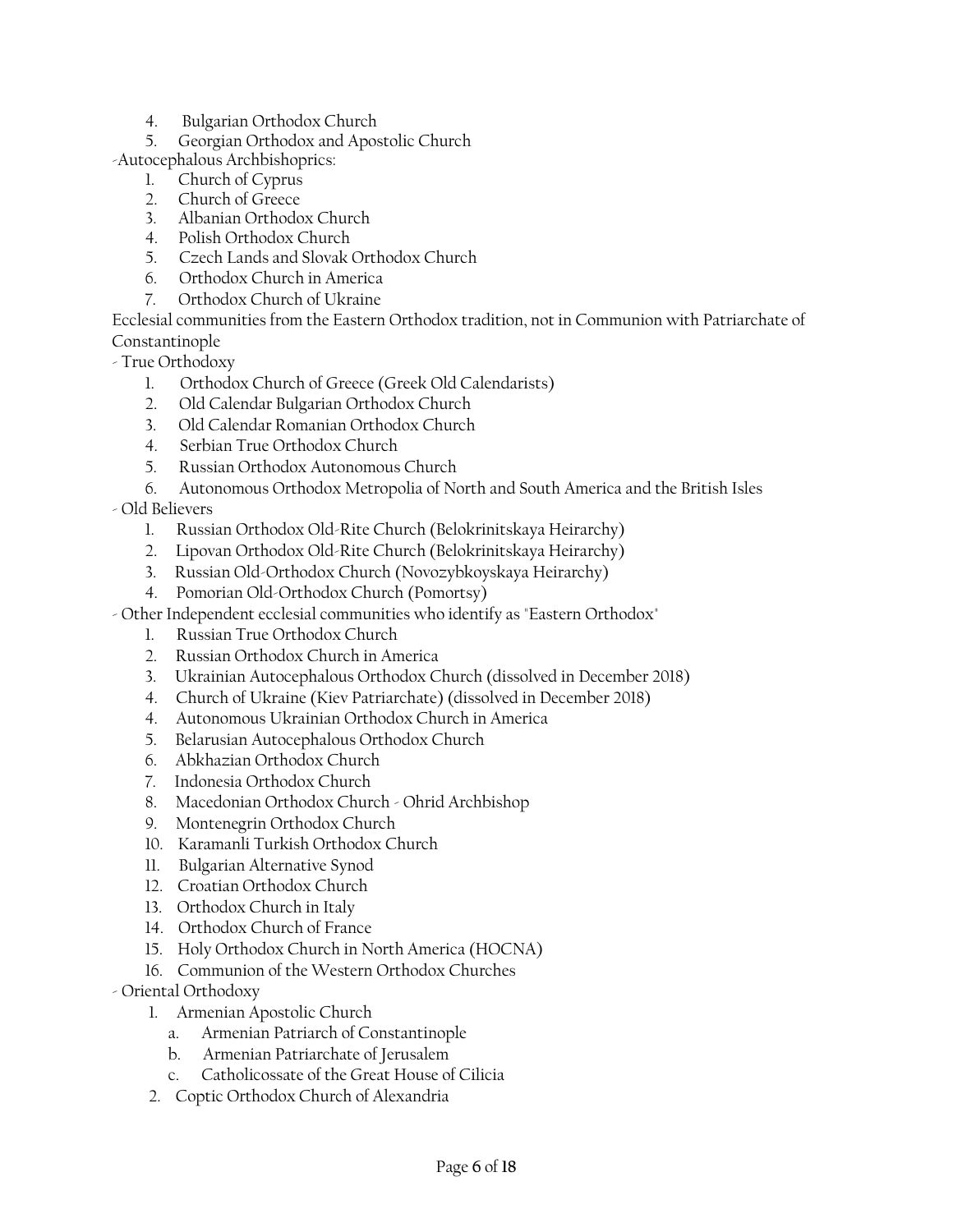- a. French Coptic Orthodox Church
- 3. Syriac Orthodox Church of Alexandria
	- a. Malankara Jacobite Syrian Orthodox Church
- 4. Malankara Orthodox Syrian Church
	- a. Brahmavar (Goan) Orthodox Church
- 5. Ethiopian Orthodox Tewahedo Church
- 6. Eritrean Orthodox Tewahedo Church
- Oriental Orthodox Church not in Communion with Oriental Orthodox
	- 1. Malabar Independent Syrian Church of India
	- 2. Syriac Orthodox Church of Germany of Moosa Gurgan
	- 3. Malankara Mar Thomas Syrian Church
- Christian communities in the Eastern Tradition
	- 1. Assyrian Church of the East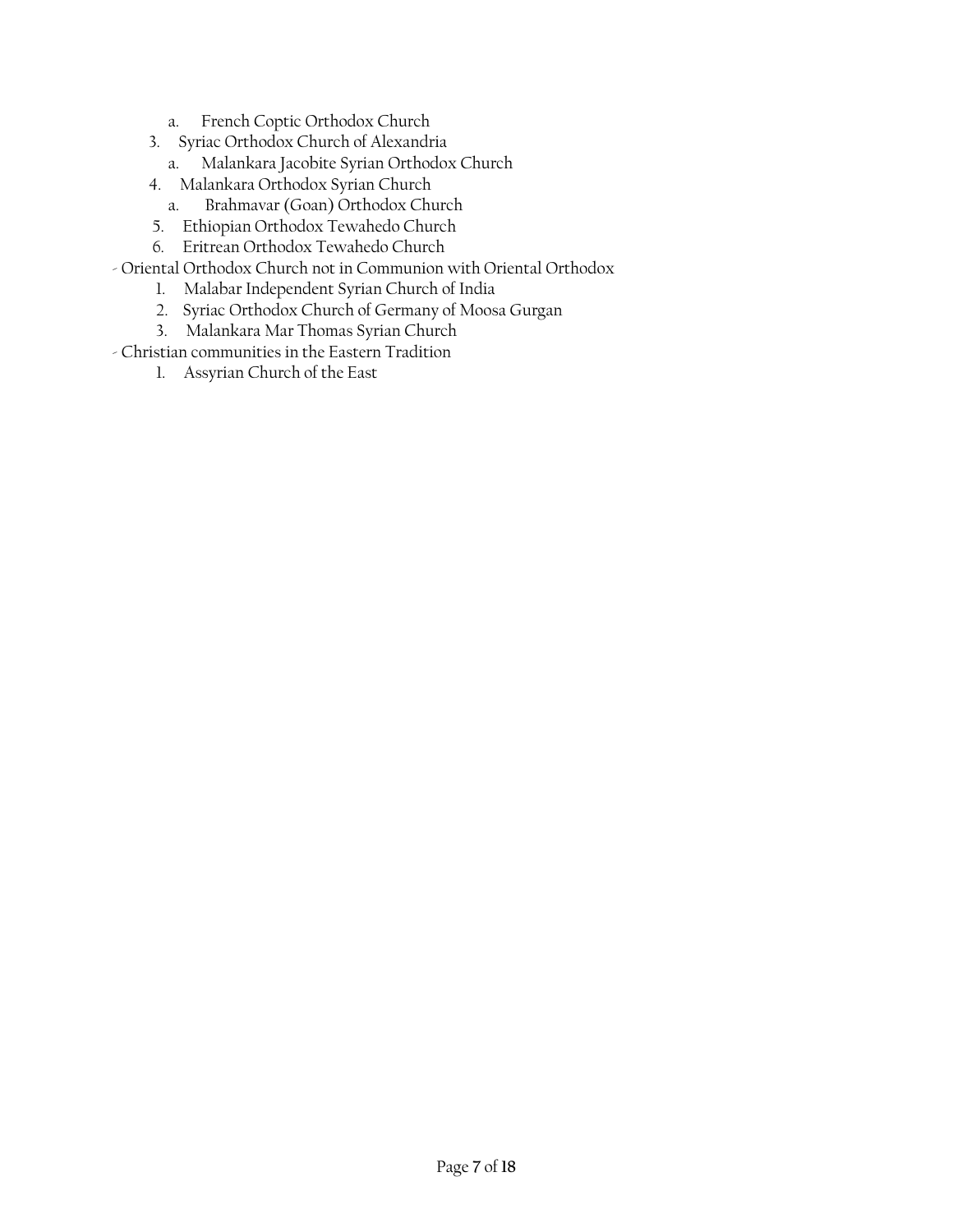#### **Non-Catholic churches**

-Polish National Church -Society of St. Pius X

#### **Christian ecclesial communities:**

-African Methodist Episcopal -Anglican -Assemblies of God -Associated Gospel Churches -Awakening Church -Baptist -Bible Chapel -Bukot nan Jesus -Canadian Reformed Church -Chinese Catholic Patriotic Association -Christian Congregation in Brazil -Christian Reformed Church -Church of Christ -Church of God -Church of the Brethren -Church of the Nazarene -Congregational Church -Disciples of Christ -Dutch Reformed Church -Elim Fellowship -Evangelical Church -Evangelical Church of Czech Brethren -Evangelical Lutheran -Fellowship of Christian Assemblies -Foursquare Gospel Church -German Baptist -German Evangelical Church -Hussite -Jesus Is Lord Church -Liberal Catholic Church -Lutheran -Maori Christian -Mar Thoma Syrian Church -Methodist -National Catholic Apostolic Church -Nauru Congregational Church -New Apostolic Church -New Testament Church of God -Old Catholic Church -Old Catholic Church of the Union of Utrecht -Old Roman Catholic Church -Philippine Independent Church (valid after 1961) -Presbyterian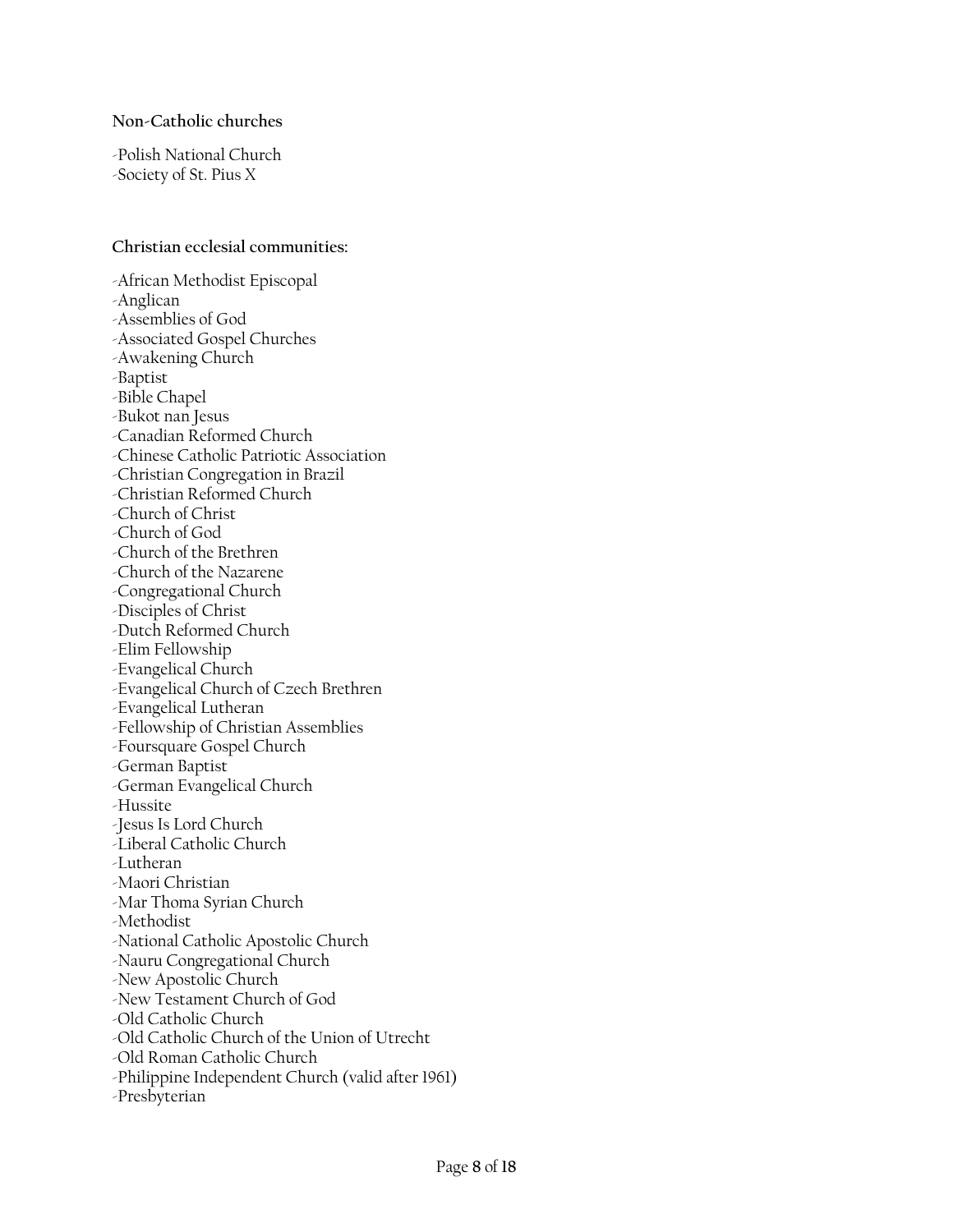-Rehoboth Gospel Assembly -Reformed Protestant Church (Calvinism) -Seventh Day Adventists -Seventh Day Adventists Reformed -Three-Self Patriotic Movement -United Church -United Church of Christ -Uniting Church -Waldensian -Zion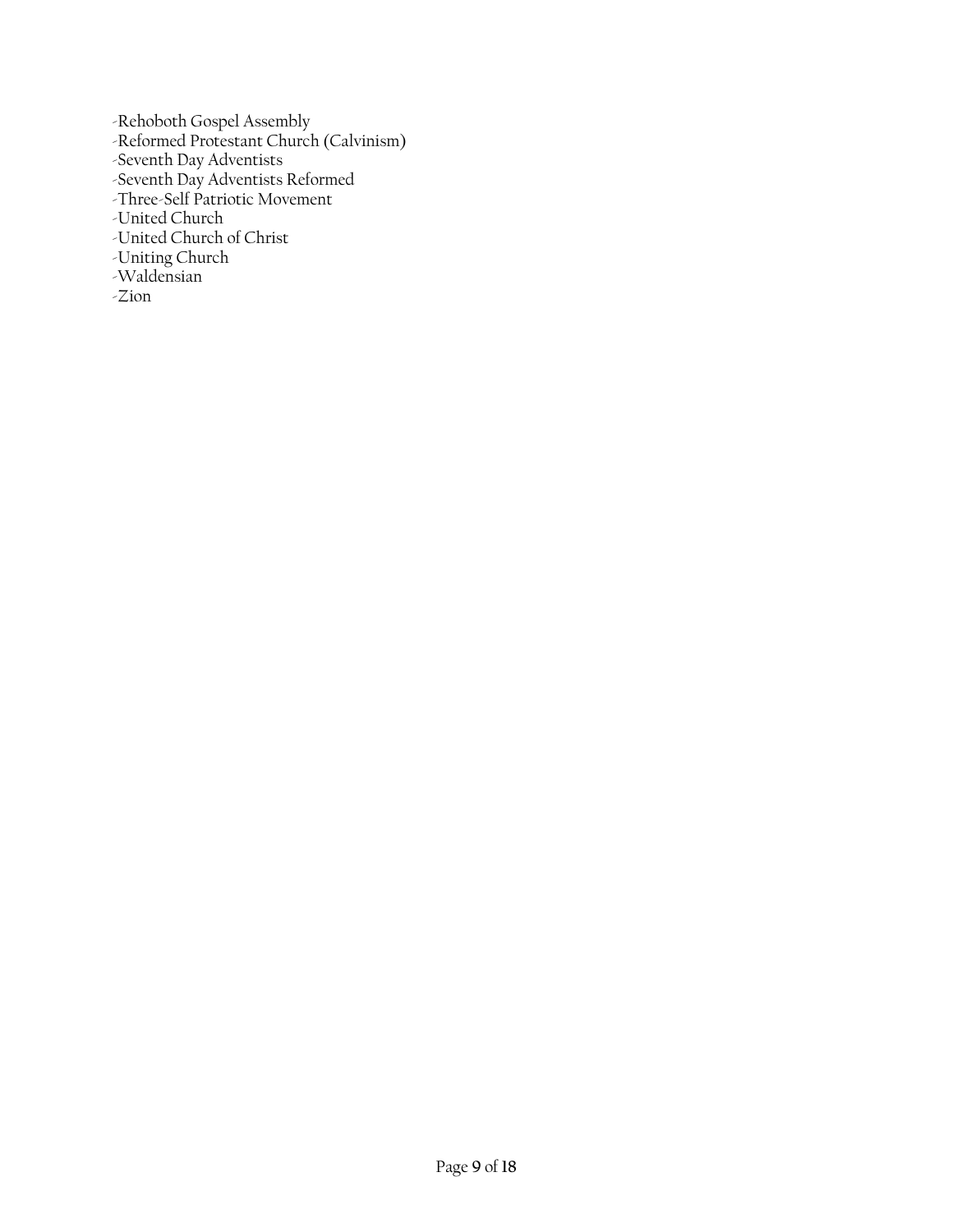The words for conferring baptism are: I baptize you in the name of the Father and of the Son and of the Holy Spirit.

[*Rite of Baptism*, n. 23]

Baptism is to be conferred either by immersion or by pouring.

[*1983 Code of Canon Law*, c. 854]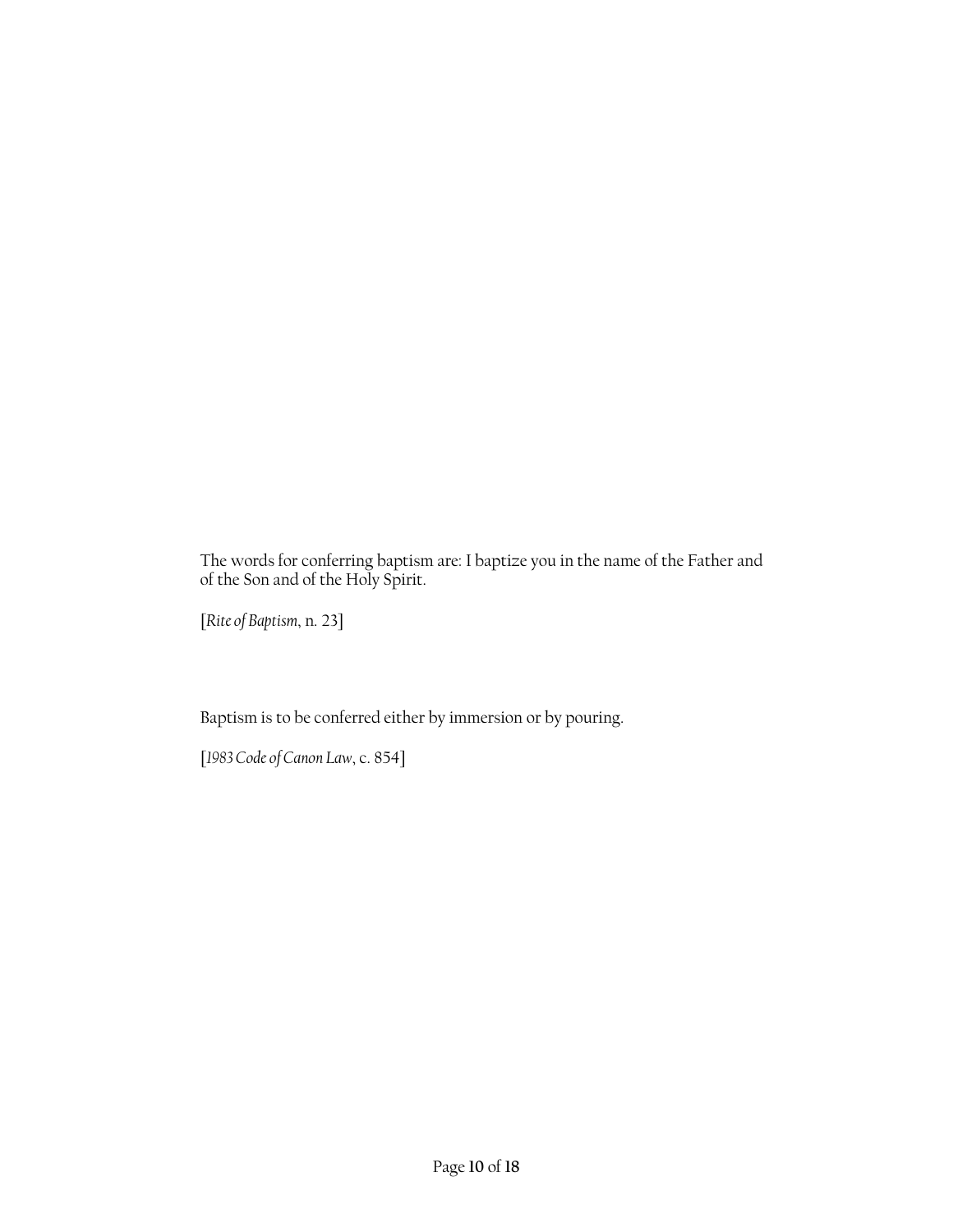## **Ecclesial communities whose Baptismal validity is uncertain \***

-Apostolic Christian Church -Christian and Missionary Alliance -Christian Church in Canada -Ekalesia Niue -Evangelical Missionary Church -Faith Fellowship Church -Iglesia Ni Cristo -Italian Pentecostal Church of Canada -Mennonite -Missionary Church -Moravian Church -Pentecostal

\* Baptismal certificates from these ecclesial communities should be verified on a case by case basis, by either calling the specific community that issued them or contacting the Office of Spiritual Affairs for assistance. Some of these communities also practice re-baptism (they baptize their members even if they were previously baptized in another denomination).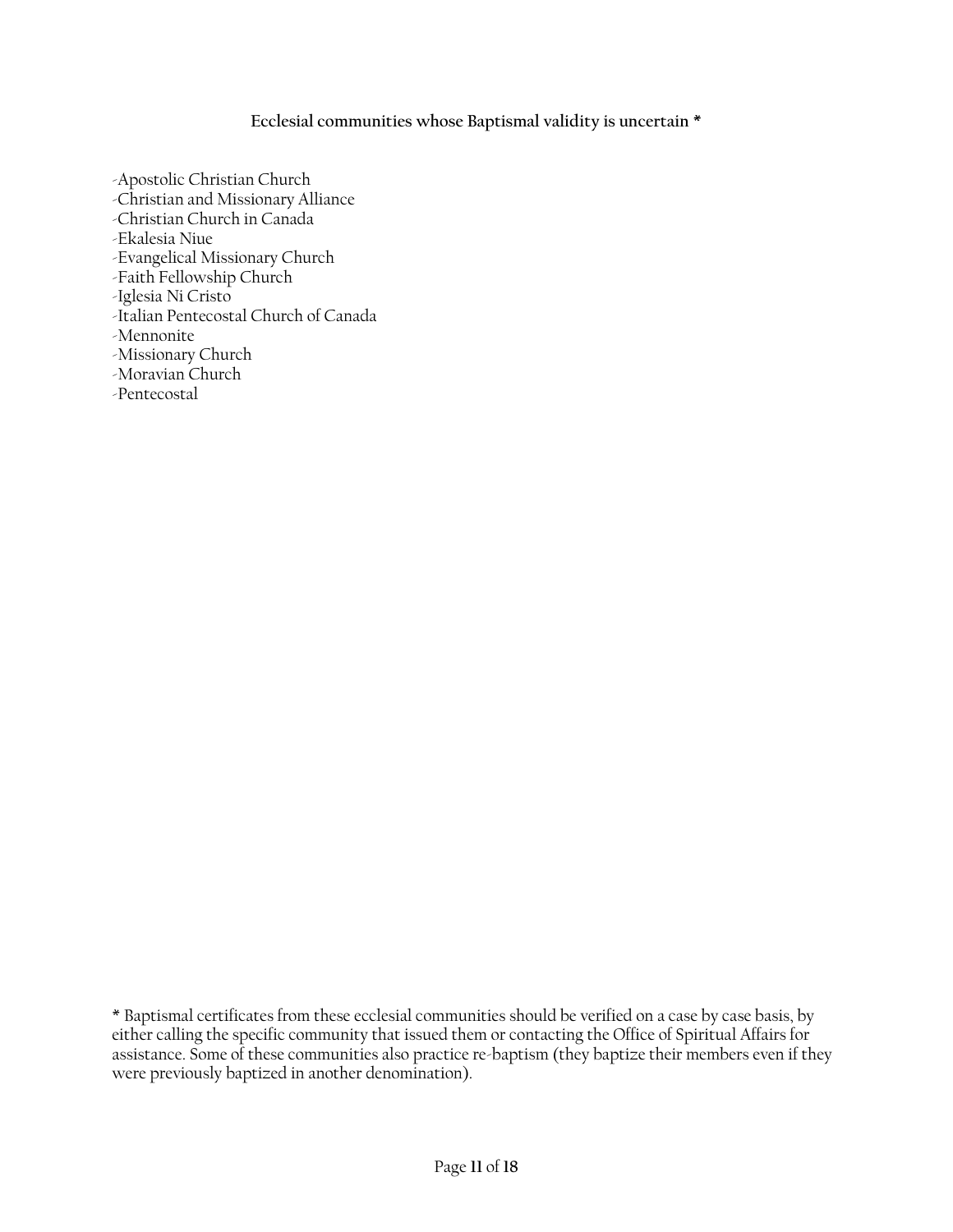#### **Ecclesial communities with invalid Baptism**

-Amana Church Society -Apostolic Church -Apostolic Faith Mission -Bohemian Freethinkers -Celestial Church of Christ -Children of God -Christadelphians -Christian Community (Rudolf Steiner) -Christian Fellowship Church -Christian Revival -Church of Daniel's Band -Church of Divine Science -Church of Emmanuel -Church of God of Prophecy -Church of Illumination -Church of Jesus Christ Latter Day Saints -Church of Revelation -Church of the Lord Jesus Christ (Winona, ON) -Doukhobors (Christian Community of Universal Brotherhood) -Erieside Church -First Church of Christ, Scientist -Hephzibah Faith Missionary Association -House of David -Israel United in Christ -Jehovah's Witness -Kimbanguist -Metropolitan Community Church -Moonies -National David Spiritual Temple of Christ Church Union -Peoples Church of Chicago -Prathyaksha Raksha Daiva Sabha -Salvation Army -Shakers -The New Church -Unity Church -Universal Emancipation Church -Wesleyan Holiness Church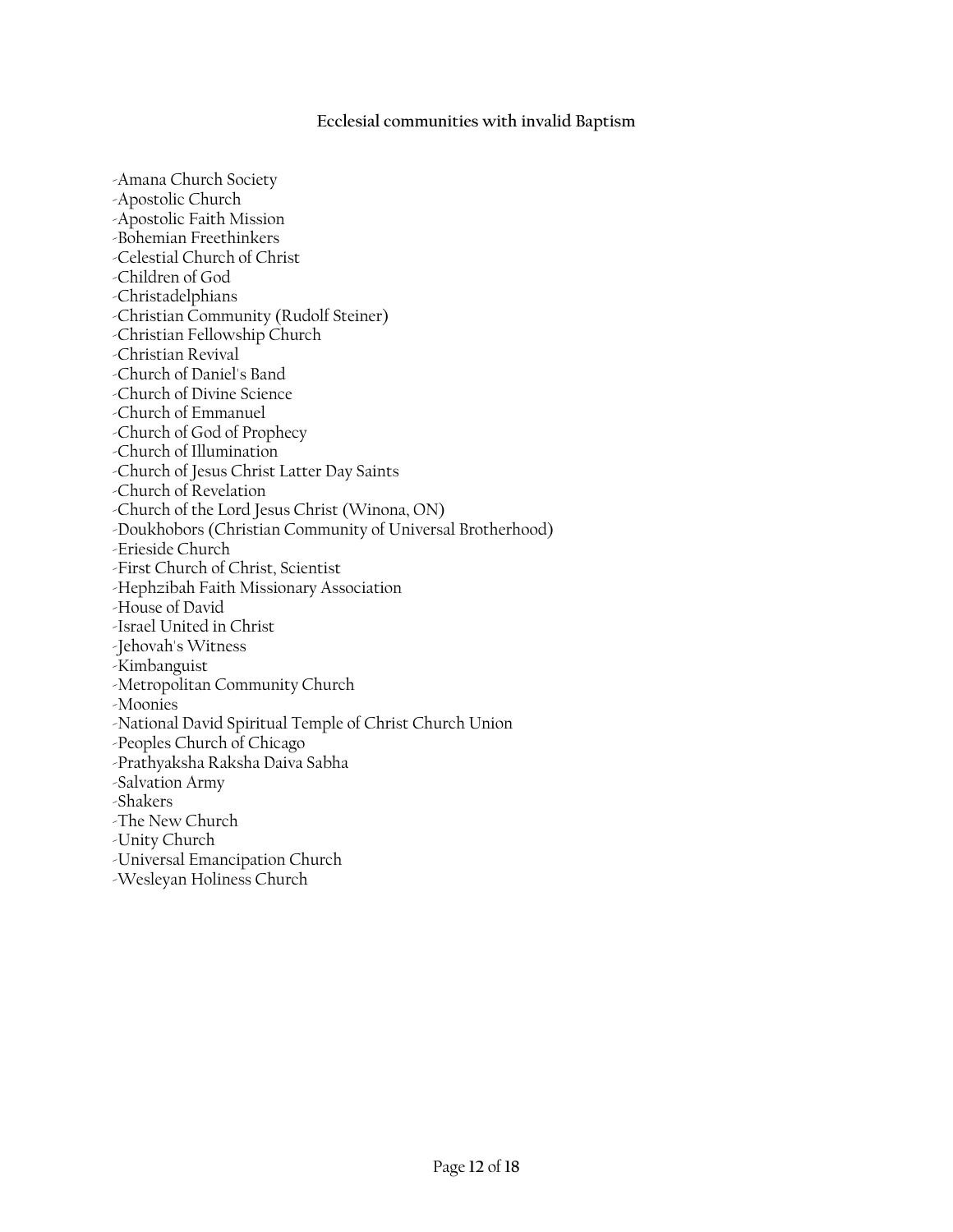#### **Faith traditions with no Baptism**

-American Ethical Union -Animism -Asatru Association -Ascended Masters Teachings -Badimo -Bahá'í -Buddhism -Candomblé -Cao Dai -Cheondoism -Christian Rationalism -Church of Scientology -Confucian -Druze -Falun Gong -Folk Religion -General Assembly of Spiritualists -Hare Krishna -Hindu -Hoa Hao -Jainism -Judaism -Mandaeism -Masons -Muslim -National Spiritualists Association -Pagan -Quakers -Rastafari -Santeria -Shamanism -Shinto -Sikhism -Spiritist -Spiritualist Church -Taoism -Tengriism -Tenrikyo -Unitarian Universalist -Unitarianism -Voodoo -Winti -Yazidi -Zoroastrianism -Zuism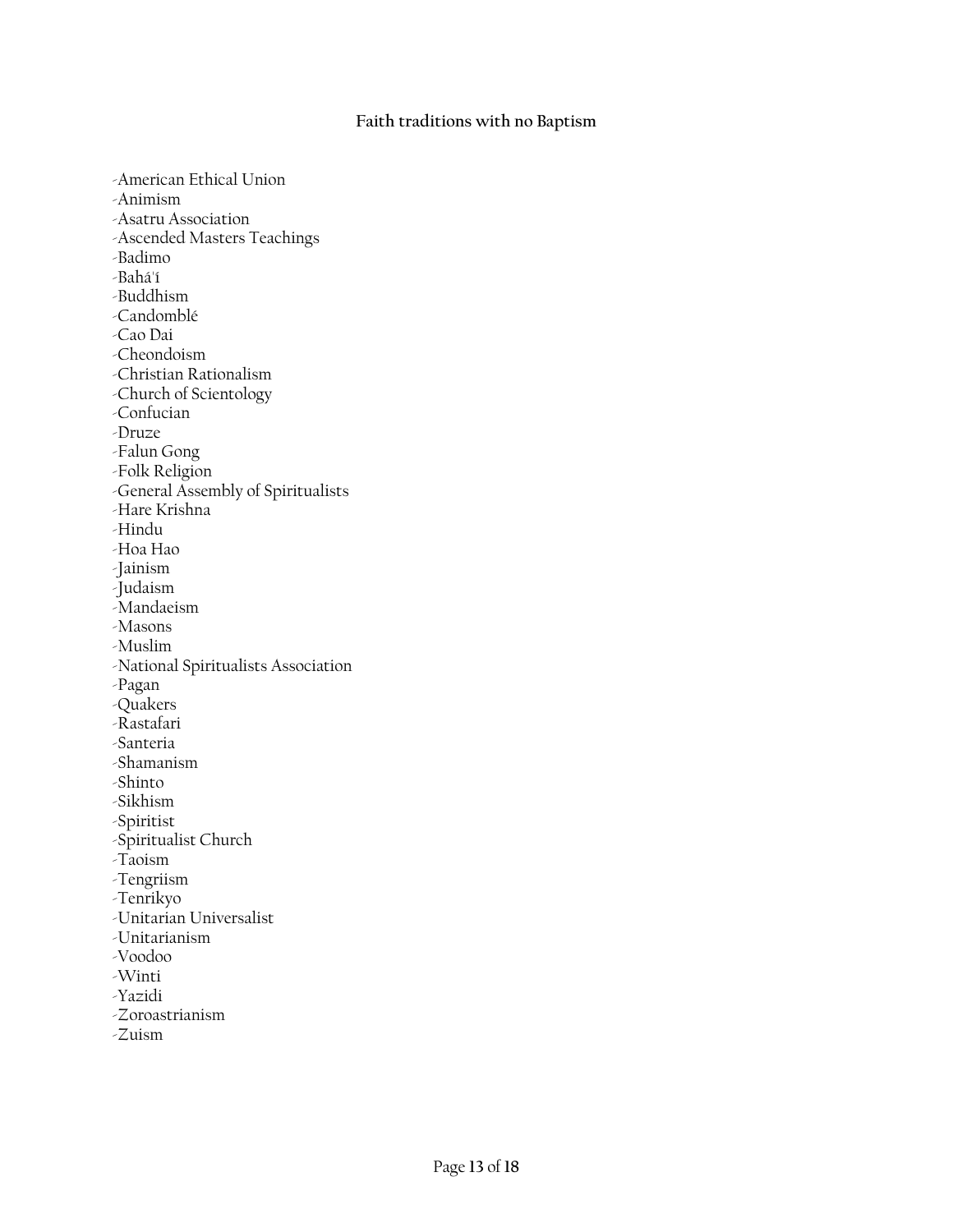# **Appendix 1**

When a member of a non-Catholic faith tradition <u>with valid Baptism</u> enters into the full communion of the Catholic church, their ascription will be as follows:

| Orthodox Tradition                                                  | Catholic Rite sui iuris                     |
|---------------------------------------------------------------------|---------------------------------------------|
| -Ancient Patriarchates:                                             |                                             |
| Ecumenical Patriarchate of Constantinople                           | Any Byzantine Catholic rite *               |
| Autonomous under Constantinople:                                    |                                             |
| Orthodox Church of Crete<br>a.                                      | Greek Catholic Church **                    |
| Finnish Orthodox Church<br>$\mathbf{b}$ .                           | Russian Catholic Church ***                 |
| Estonian Apostolic Orthodox Church<br>C.                            | Russian Catholic Church                     |
| Russian Orthodox Churches in Western<br>d.                          | Russian Catholic Church                     |
| Europe (but: not recognized by Russia)                              |                                             |
| Non-autonomous under Constantinople:                                |                                             |
| Greek Orthodox Archdiocese of Italy<br>a.                           | Greek Catholic Church                       |
| b. Exarchate of the Philippines                                     | Greek Catholic Church                       |
| c. American Carpatho-Russian Orthodox                               | Russian Catholic Church                     |
| Diocese                                                             |                                             |
| d. Ukrainian Orthodox Church of Canada                              | Ukrainian Catholic Church                   |
| Ukrainian Orthodox Church of the USA                                | Ukrainian Catholic Church                   |
| Greek Orthodox Church of Alexandria                                 | Any Alexandrian Catholic rite               |
| Greek Orthodox Church of Antioch                                    | Any Antiochian Catholic rite                |
| Autonomous under Antioch:                                           |                                             |
| Syriac Orthodox Church<br>а.                                        | Syriac Catholic Church                      |
| b. Antiochian Orthodox Christians<br>Greek Orthodox Church of North | Maronite Catholic Church                    |
| C <sub>1</sub><br>America                                           | Any Antiochian Catholic Church              |
| Greek Orthodox Church of Jerusalem                                  | Greek Catholic Church                       |
| Autonomous under Jerusalem:                                         |                                             |
| a. Orthodox Church of Mount Sinai                                   | Greek Catholic Church                       |
| -Junior Patriarchates:                                              |                                             |
| 1. Russian Orthodox Church                                          | Russian Catholic Church                     |
| Autonomous under Russia:                                            |                                             |
| Belarusian Orthodox Church<br>a.                                    | Belarusian Catholic Church                  |
| Latvian Orthodox Church<br>b.                                       | Russian Catholic Church                     |
| Ukrainian Orthodox Church<br>C.                                     | Ukrainian Catholic Church                   |
| Moldavian Orthodox Church<br>d.                                     | Russian Catholic Church                     |
| Japanese Orthodox Church<br>e.                                      | Russian Catholic Church                     |
| f.<br>Chinese Orthodox Church                                       | Russian Catholic Church                     |
| Russian Orthodox Church outside Russia                              | Russian Catholic Church                     |
| Serbian Orthodox Church<br>2.                                       | Greek Catholic Church of Croatia and Serbia |
| Autonomous under Serbia:                                            |                                             |
| Orthodox Ohrid Archbishopric<br>a.                                  | Greek Catholic Church of Croatia and Serbia |
| Romanian Orthodox Church<br>3.                                      | Romanian Greek Catholic Church              |
| Autonomous under Romania:                                           |                                             |
| Romanian Orthodox Archdiocese in the<br>a.                          | Romanian Greek Catholic Church              |
| Americas                                                            |                                             |
| b. Metropolitan Church of Bessarabia                                | Romanian Greek Catholic Church              |
| Bulgarian Orthodox Church<br>6.                                     | Bulgarian Greek Catholic Church             |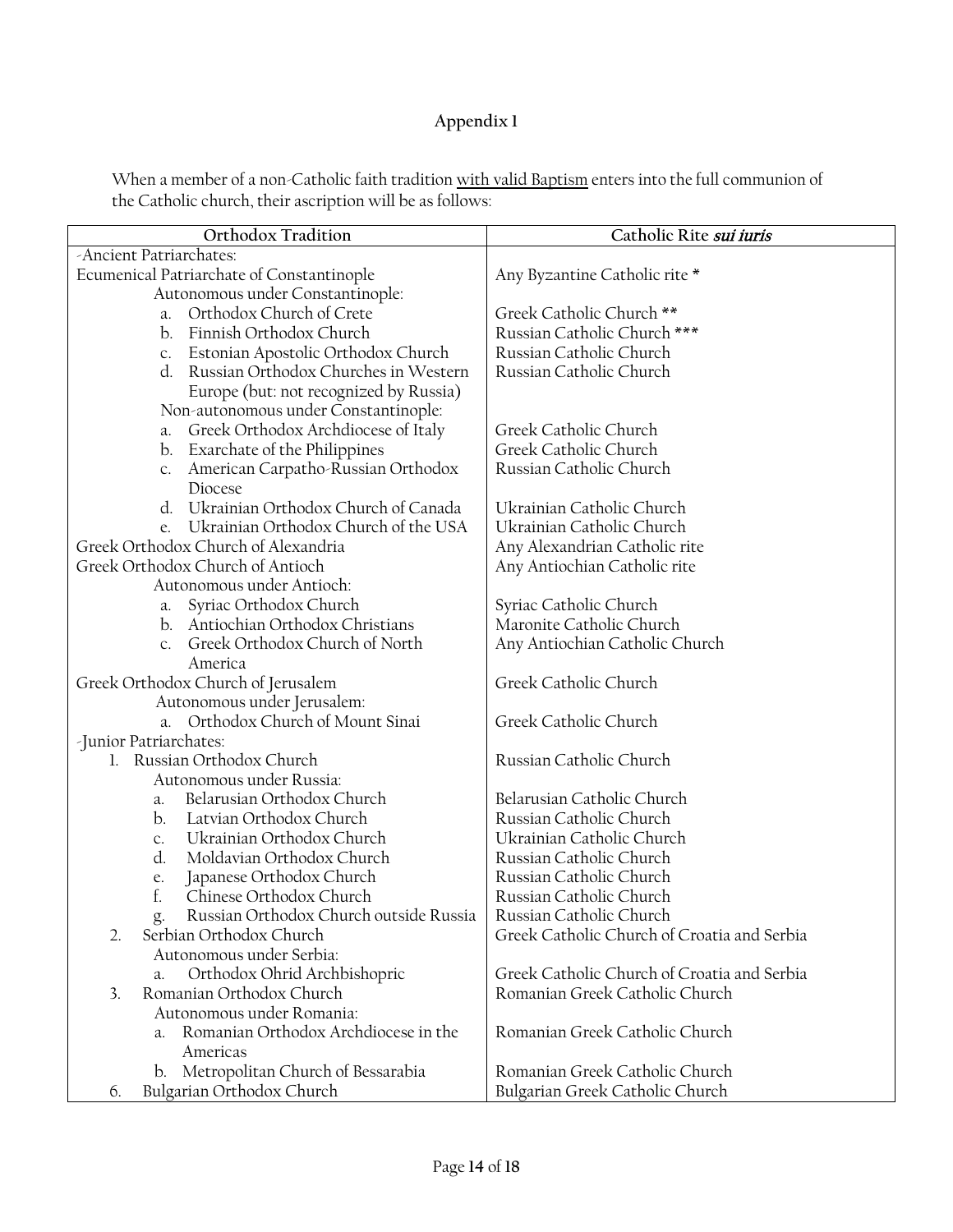| Georgian Orthodox and Apostolic Church          | Any Byzantine rite           |
|-------------------------------------------------|------------------------------|
| -Autocephalous Archbishoprics:                  |                              |
| Church of Cyprus                                | Greek Catholic Church        |
| Church of Greece                                | Greek Catholic Church        |
| Albanian Orthodox Church                        | Albanian Catholic Church     |
| Polish Orthodox Church                          | Russian Catholic Church      |
| Czech and Slovak Orthodox Church<br>$5^{\circ}$ | Slovak Catholic Church       |
|                                                 |                              |
| Non-Orthodox eastern tradition                  | Catholic Rite sui iuris      |
| -Assyrian Church of the East                    | East Syriac or Chaldean rite |
| -Old Believer                                   | Russian Catholic Church      |
| Christian ecclesial communities                 | Catholic Rite sui iuris      |
| -all listed                                     | Roman Catholic rite          |

\* Members of Orthodox churches who enter into the full communion of the Catholic Church, and for whom there does not exist an equivalent Catholic rite *sui iuris*, are allowed to join any Eastern Catholic rite within their generic tradition.

\*\* In the Archdiocese of Toronto, members of the Greek Orthodox church who choose to enter into the full communion of the Catholic Church, are ascribed to the Greek Melkite Catholic Church.

\*\*\* Members of Catholic churches *sui iuris* that do not have a local ecclesiastical jurisdiction in the territory in which they live, are assembled under the spiritual protection of the local Latin bishop.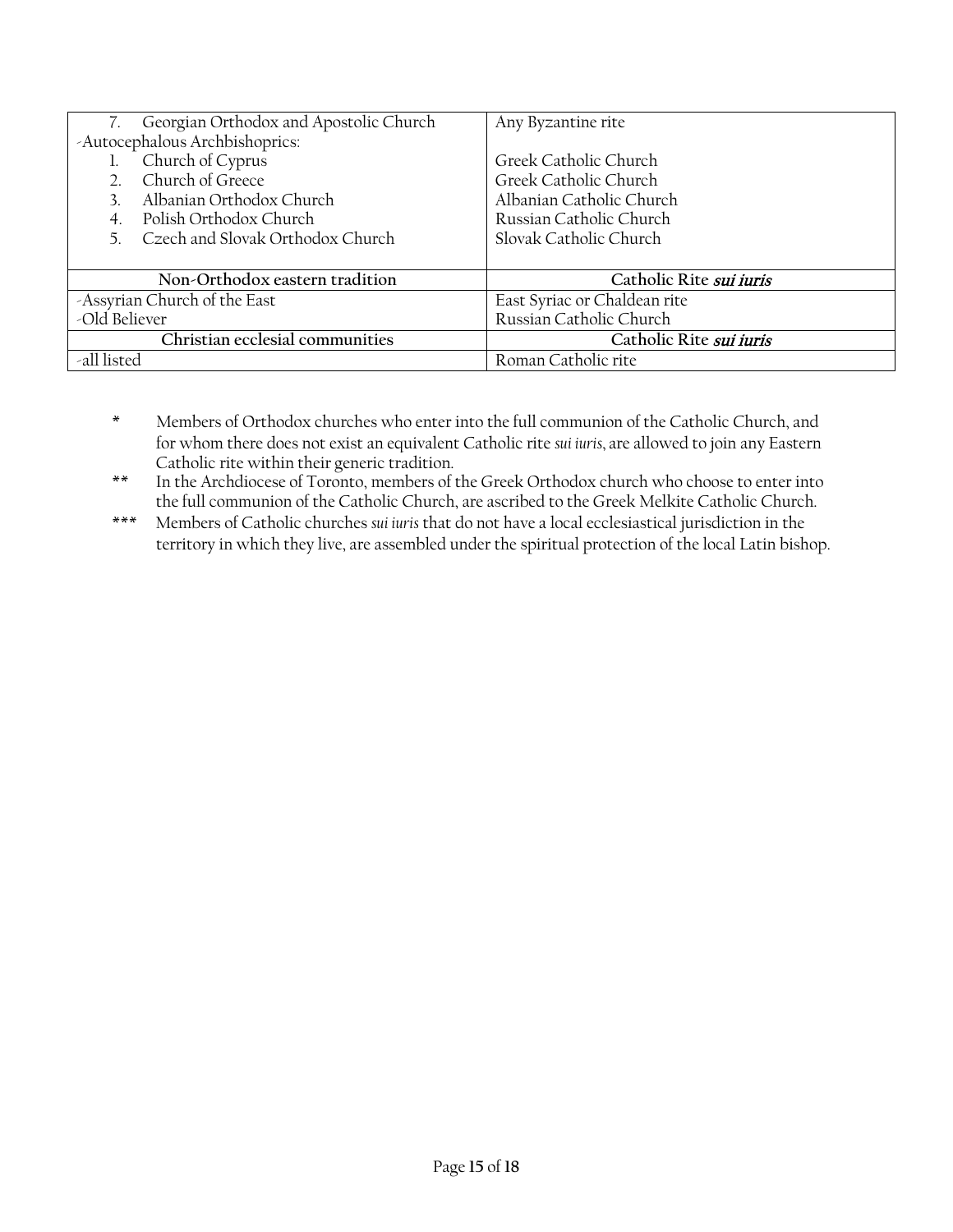# **Appendix 2**

Contact information for Eastern Catholic Churches with ecclesiastical jurisdiction within the territory of the Archdiocese of Toronto:

-Armenian Catholic Church Eparchy of Our Lady of Nareg, USA and Canada Most Rev. Mikaël Mouradian, I.C.P.B. 1510 E. Mountain Street Glendale, CA 91207 Phone: 818-243-8400 Email[: mikaelmouradian@gmail.com](mailto:mikaelmouradian@gmail.com)

-Chaldean Catholic Church Eparchy of Mar Addai of Toronto Most Rev. Bawai Soro 2 High Meadow Place Toronto, ON M9L 2Z5 Phone: 416-746-5816

-Greek-Melkite Catholic Church Eparchy of Saint-Sauveur de Montreal Most Rev. Ibrahim M. Ibrahim 10025, boul. de l'Arcadie Montreal QC, H4N 2S1 Phone: 514-272-6430 Email[: eparchie.st-sauveur@bellnet.ca](mailto:eparchie.st-sauveur@bellnet.ca)

-Hungarian Catholic Church Falls under the Ukrainian Eparchy of Toronto Eparchy of Toronto Most Rev. Stephen Chmilar 940 The East Mall, Suite 201 Toronto, ON M9B 6J7 Phone: 416-746-0154 Email[: eparchto@bellnet.ca](mailto:eparchto@bellnet.ca)

-Maronite Catholic Church Eparchy of Saint-Maron de Montreal Most Rev. Paul Marwan Tabet 12475 rue Grenet Montréal, QC H4J 2K4 Phone: 514-331-2807 Email[: chancery@maronites.ca](mailto:chancery@maronites.ca)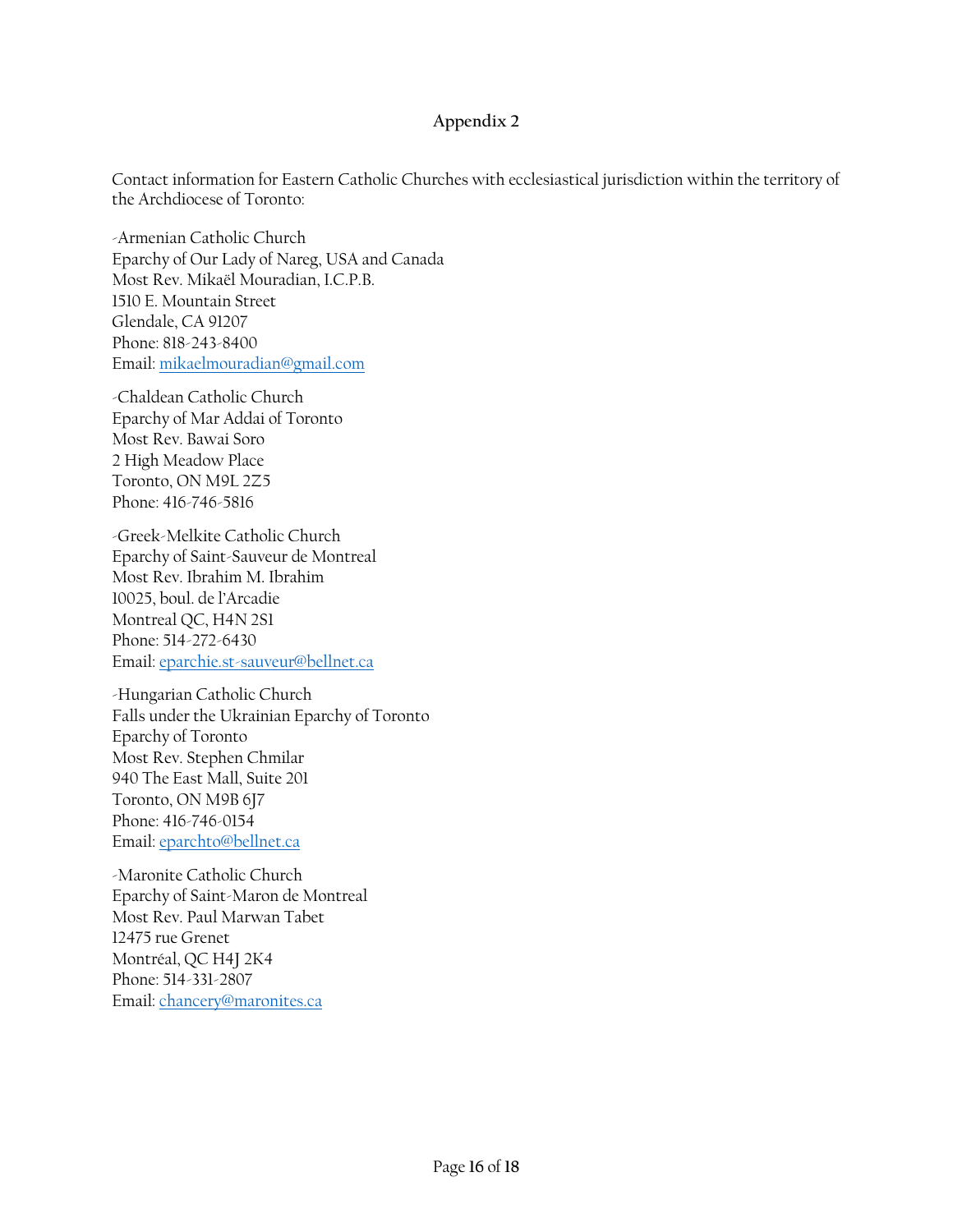-Romanian Catholic Church Eparchy of St. George the Martyr, Canada and USA Most Rev. John Michael Botean 1121 44th St. NE Canton, OH, 44714-1297 Phone: 330-493-9355 Email[: ovim@rcdcanton.org](mailto:ovim@rcdcanton.org)

-Slovakian Catholic Church Eparchy of Saints Cyril and Methodius of Toronto Most Rev. Marián Pacák 223 Carlton Rd. Unionville, ON L3R 3M2 Phone: 905-477-4867 Email[: eparchjohn@gmail.com](mailto:eparchjohn@gmail.com)

-Syrian Catholic Church Apostolic Exarchate for Syro-Catholics in Canada Reverend Antoine Nassif, Apostolic Exarch 3155, boulevard Cartier Ouest Laval, QC H7V 1J6 Phone: 450-688-9579 Email[: antoinenassif@hotmail.com](mailto:antoinenassif@hotmail.com)

-Syro-Malabar Catholic Church Syro-Malabar Exarchate of Canada Most Rev. Jose Kalluvelil 6630 Turner Valley Road Mississauga, ON, L5N 2P1 Phone: 905-858-8200 Email[: bishop@syromalabarcanada.org](mailto:bishop@syromalabarcanada.org)

-Syro-Malankara Catholic Church Eparchy of St. Mary, Queen of Peace, USA and Canada Most Rev. Philippos Stephanos Thottathil 1500 De Paul Street Elmont, NY 11003 Phone: 516-233-1656 Email[: bishop.stephanos@malankarachurch.org](mailto:bishop.stephanos@malankarachurch.org)

-Ukrainian Catholic Church Eparchy of Toronto Most Rev. Stephen Chmilar 940 The East Mall, Suite 201 Toronto, ON M9B 6J7 Phone: 416-746-0154 Email[: eparchto@bellnet.ca](mailto:eparchto@bellnet.ca)